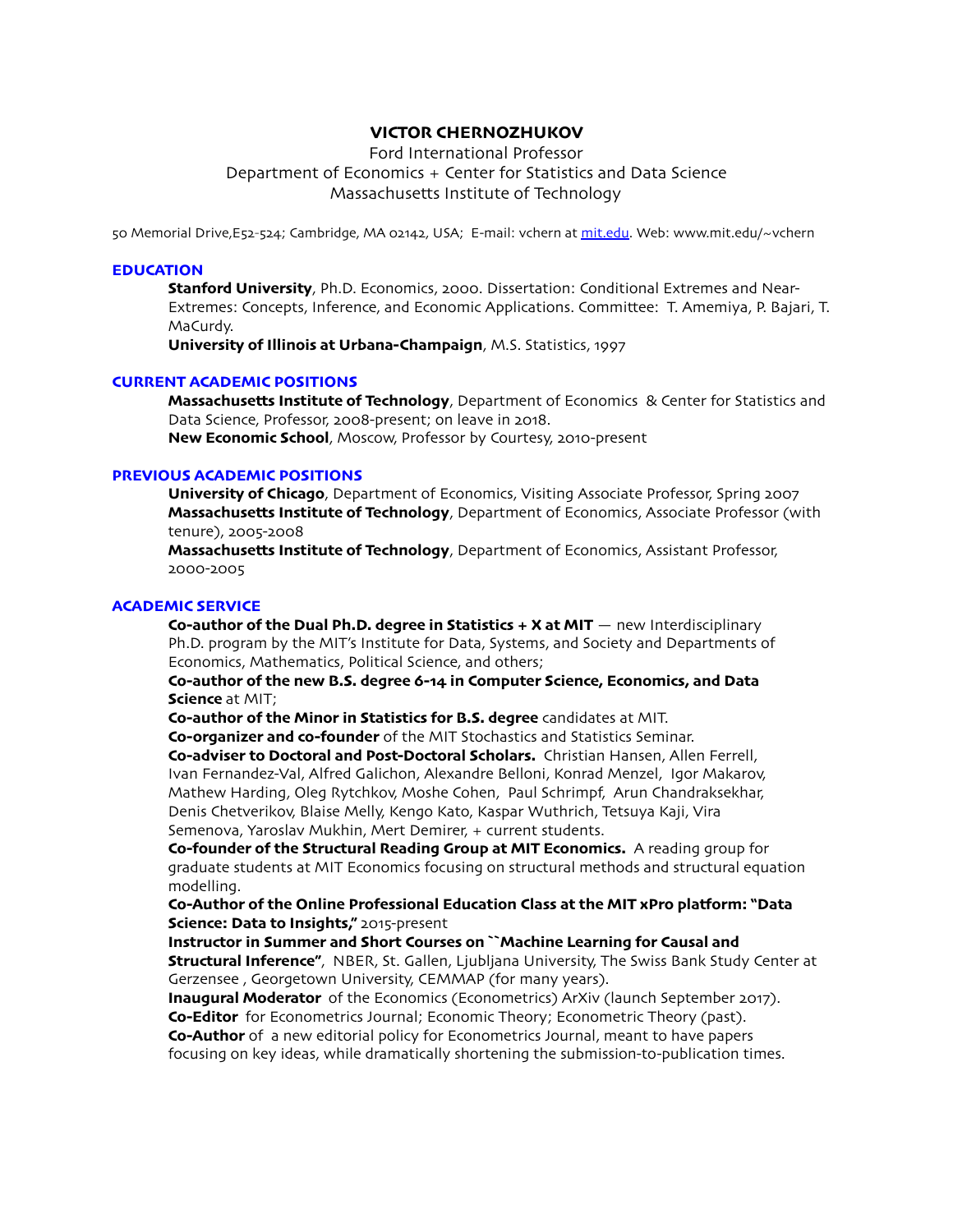# **INDUSTRY SERVICE**

**Amazon. Com (Core Artificial Intelligence);** Senior Principal Scientist; 2018-2019 **Amazon. Com (Central Economics);** Independent Consultant on Data Analytics, 2015-2018 **The State Street Corporation (Operational Risk Division);** Independent Consultant, 2009-2012;

# **AWARDS and HONORS**

**Fisher-Shultz Lecture,** Econometric Society, to be given in 2019. **Bessel Award,** Humboldt Foundation, Awarded in 2018. **American Academy of Arts and Sciences,** Fellow, Elected in 2016. **E.J. Hannan Lecture,** The Australasian Econometric Society Meeting, 2016 **Best Graduate Teacher**, MIT Economics Department, Elected by Economics Graduate Student Association, 2015. **Inaugural Cowles Foundation Lecture,** North American Econometric Society Meeting, 2009 **Fellow of the Econometric Society**, Elected in 2009 **International Fellow**, University College London, CEMMAP, 2009-present **Alfred P. Sloan Research Fellowship**, 2005-2007 **Castle-Krob Career Development Chair**, 2004-2007 **Arnold Zellner Award**, 2005; Selection Committee: D. Andrews, B. Hansen, G. Koop, and A. Lewbel. **Alfred P. Sloan Doctoral Dissertation Fellowship**, 1999-2000 **American Collegiate Consortium Scholarship**, 1993-1994

# **MAJOR GRANTS**

**National Science Foundation**, 2002-2018

### **RESEARCH**

- **I. Causal Inference with High-Dimensional Data Using Machine Learning.** Modeling, estimation, and inference with high-dimensional data in economics. Focus on program evaluation and causal inference with high-dimensional data using modern statistical methods a.k.a. "machine learning." Empirical Applications. [24, 25, 26, 27, 30, 31, 34, 36, 37, 38, 39, 40, 41, 42, 45, 47, 50, 51, 53, 54, 55, 57, 58, 60, 61, 62, 63, 64, 68, 69, 70, 72, 74, 75, 76, 77, 79, 84, 86, 87, 88, 89, 92, 93, 94, 95, 96, 97, 99, 100]
- II. **Quantile and Distributional Methods in Economics**. Instrumental quantile methods. Quantile and distribution regressions. Counterfactual analysis. Empirical Applications. [2, 5, 6, 9, 10, 12, 16, 18, 21, 24, 29, 32, 33, 35, 44, 45, 48, 52, 56, 57, 59, 64, 65, 67, 69, 71, 72, 73, 75, 78, 80, 81, 83, 85, 90]
- III. **Moment Inequalities, Partial Identification, Set Estimation.** Set identification analysis, estimation, and inference in partially identified models, especially moment inequality models.

 $[13, 14, 15, 16, 22, 27, 28, 29, 43, 46, 49, 52, 66, 68, 81, 85, 98]$ 

- IV. **Quasi-Bayesian Estimation.** A computationally attractive alternative to the extremum estimation in structural econometric models. Computational complexity analysis. Sandwich formulas to correct Bayesian inference.  $[3, 4, 18, 38]$
- V. **Shape Restrictions in Econometric Models.** Exploiting shape restrictions to improve estimation and inference on structural functions, including conditional and structural quantile functions, growth curves, and Edgeworth and Cornish-Fisher expansions. [19, 20, 21, 66, 72, 73, 82]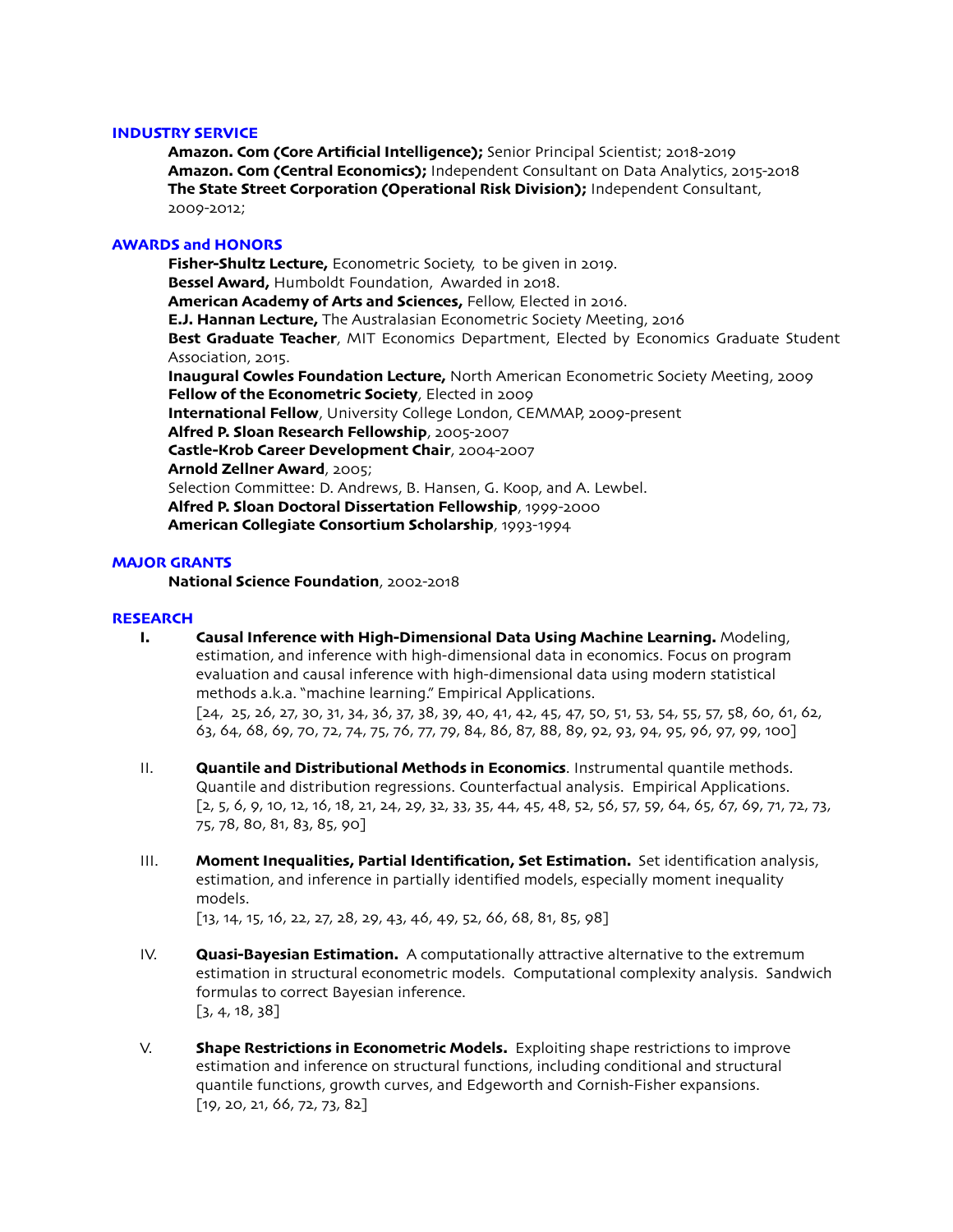VI. **Extremes and Nonstandard Models.** Model and inference for extreme and near-extreme conditional quantiles. Applications to market and birthweight risks. Estimation and inference in models of equilibrium search, standard auction models, and production frontiers.  $[1, 4, 7, 23]$ 

# **BOOKS**

Handbook of Quantile Regression; with Roger Koenker et. al.; 2017; CRC Press.

**Modern Data Analysis in Economics: A First Course, (draf);** with I. Fernandez-Val;

**Machine Learning of Structural, Causal, and Treatment Effects**; with. C. Hansen and M. Spindler; in preparation

**PAPERS** (papers dated after 2007 are available via [ARXIV](http://arxiv.org).ORG)

- 1. "Conditional Value-at-Risk: Aspects of Modeling and Estimation," with L. Umantsev, **Empirical Economics**, 26, pp. 271-293, 2001.
- 2. "Three-step Censored Quantile Regression and Extramarital Affairs," with H. Hong, **Journal of the American Statistical Association**, 2002.
- 3. "An MCMC Approach to Classical Estimation," with H. Hong, **Journal of Econometrics**, 2003.

**Awarded the 2005 Biannual Arnold Zellner Award.** Selection Committee: D. Andrews, B. Hansen, G. Koop, and A. Lewbel.

- 4. "Likelihood Inference in a Class of Non-Regular Econometric Models," with H. Hong, **Econometrica**, vol.72 (2), pp. 1445-1480, 2004.
- 5. "The Impact of 401(k) Participation on the Wealth Distribution: An Instrumental Quantile Regression Analysis," with C. Hansen, **The Review of Economics and Statistics**, 2004.
- 6. "An Instrumental Variable Model of Quantile Treatment Effects," with C. Hansen, **Econometrica**, 2005.
- 7. "Extremal Quantile Regression," **The Annals of Statistics**, 2005.
- 8. "Subsampling Inference on Quantile Regression Processes (with an Application to a Reemployment Experiment)", with I. Fernandez-Val, **Sankhya**, 2005.
- 9. "Inference on Instrumental Quantile Processes for Structural and Treatment Effect Models," with C. Hansen, **Journal of Econometrics**, 2006.
- 10. "Quantile Regression under Misspecification and the U. S. Wage Structure," with J. Angrist and I. Fernandez-Val, **Econometrica**, 2006.
- 11. "Estimation and Inference on Parameter Sets in Econometric Models," with H. Hong and E. Tamer, **Econometrica**, 2007.
- 12. "Extremal Quantiles and Value-at-Risk", with Songzi Du, 2007, **Palgrave Dictionary of Economics.**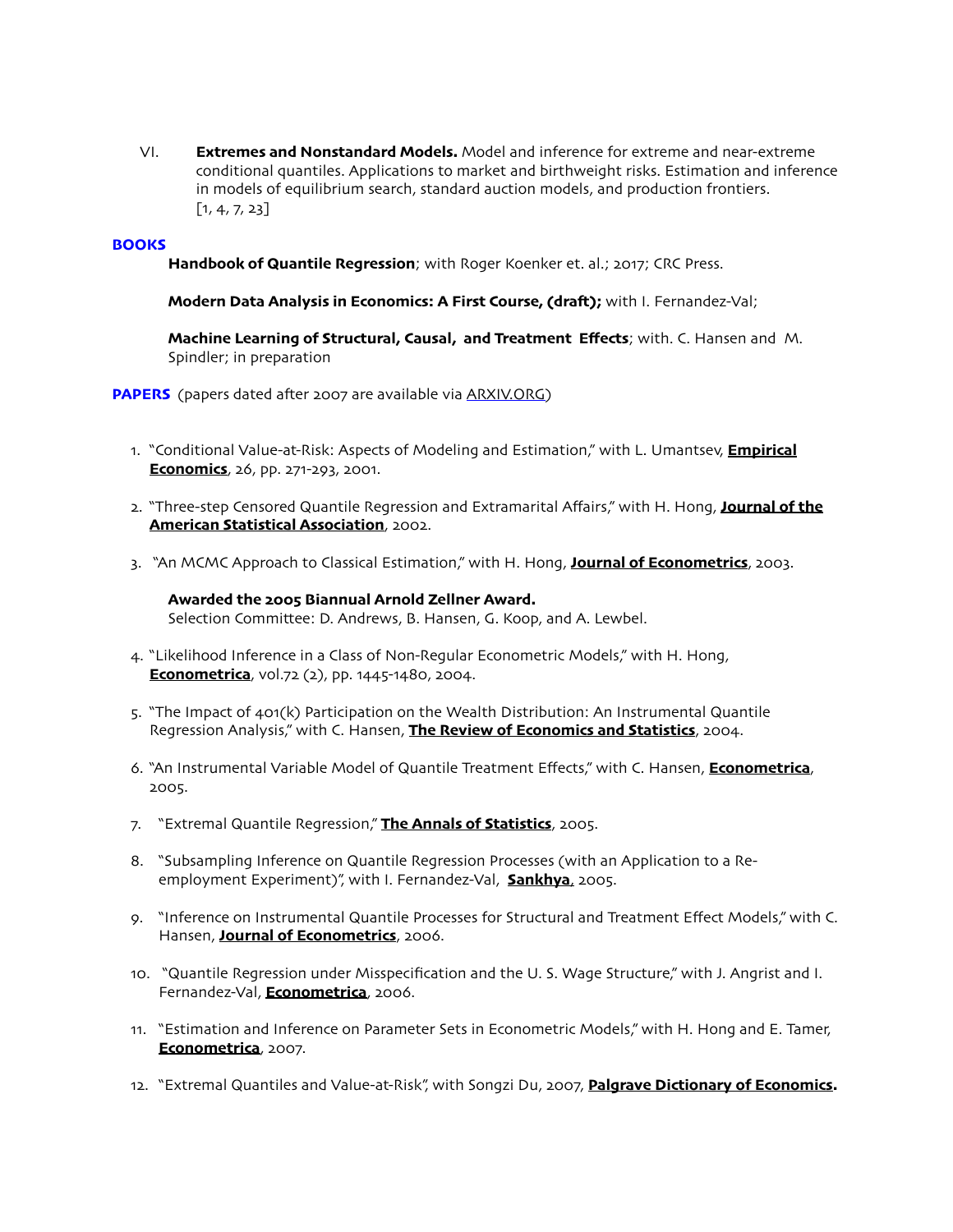- 13. "Instrumental Variable Identification and Estimation of Non-separable Models," 2007, with G. Imbens and W. Newey, **Journal of Econometrics**.
- 14. "The Reduced Form: A Simple Approach to Inference with Weak Instruments", with C. Hansen, **Economics Letters**, 2007.
- 15. "Instrumental Quantile Regression: A Robust Inference Approach," C. Hansen, **Journal of Econometrics**, 2007.
- 16. "Finite-Sample Inference in Quantile Regression Models," with C. Hansen and M. Jansson, **Journal of Econometrics**, 2007.
- 17. "Admissible Tests for Instrumental Regression," with C. Hansen and M. Jansson, **Econometric Theory**, 2008.
- 18. **"**Computational Complexity of MCMC-Based Estimators in Large Samples," with A. Belloni, **The Annals of Statistics**, 2009.
- 19. "Improving Point and Interval Estimators of Monotonic Functions by Rearrangement," with I. Fernandez-Val and A. Galichon, **Biometrika**, 2009.
- 20. "Quantile and Probability Curves without Crossing," with I. Fernandez-Val and A. Galichon, **Econometrica**, 2010.
- 21. "Rearranging Edgeworth-Cornish-Fisher Expansions," with I. Fernandez-Val and A. Galichon, **Economic Theory**, 2010.
- 22. "Sensitivity and Set-Identification Analysis of the Regression Model with Tobin Regressors", with T. Stocker and R. Rigobon, **Quantitative Economics**, 2010.
- 23. "Inference for Extremal Quantile Regression Models, with an Application to Market and Birthweight Risks," with I. Fernandez-Val, **The Review of Economic Studies**, 2011
- 24. "L1-Penalized Quantile Regression in High-Dimensional Sparse Models," with A. Belloni, **The Annals of Statistics**, 2011.
- 25. "High-Dimensional Sparse Econometric Models: An Introduction," with A. Belloni, **Springer Lecture Notes**, 2011. (Refereed)
- 26. "Square Root Lasso: Pivotal Recovery of Sparse Functions via Conic Programming", with A. Belloni and L. Wang, **Biometrika**, 2011.
- 27. "Sparse Models and Methods for Instrumental Regression with Application to Eminent Domain", with A. Belloni, C. Hansen, D. Chen, **Econometrica**, 2012.
- 28. "Intersection Bounds: Estimation and Inference," with S. Lee and A. Rosen, **Econometrica**, 2013.
- 29. "Average and Quantile Effects in Nonlinear Panel Data Models," with J. Hahn, I. Fernandez-Val, W. Newey, **Econometrica**, 2013.
- 30. "Least Squares afer Model Selection in High-Dimensional Linear Regression Model", with A. Belloni, **Bernoulli**, 2013. (Arxiv 2009).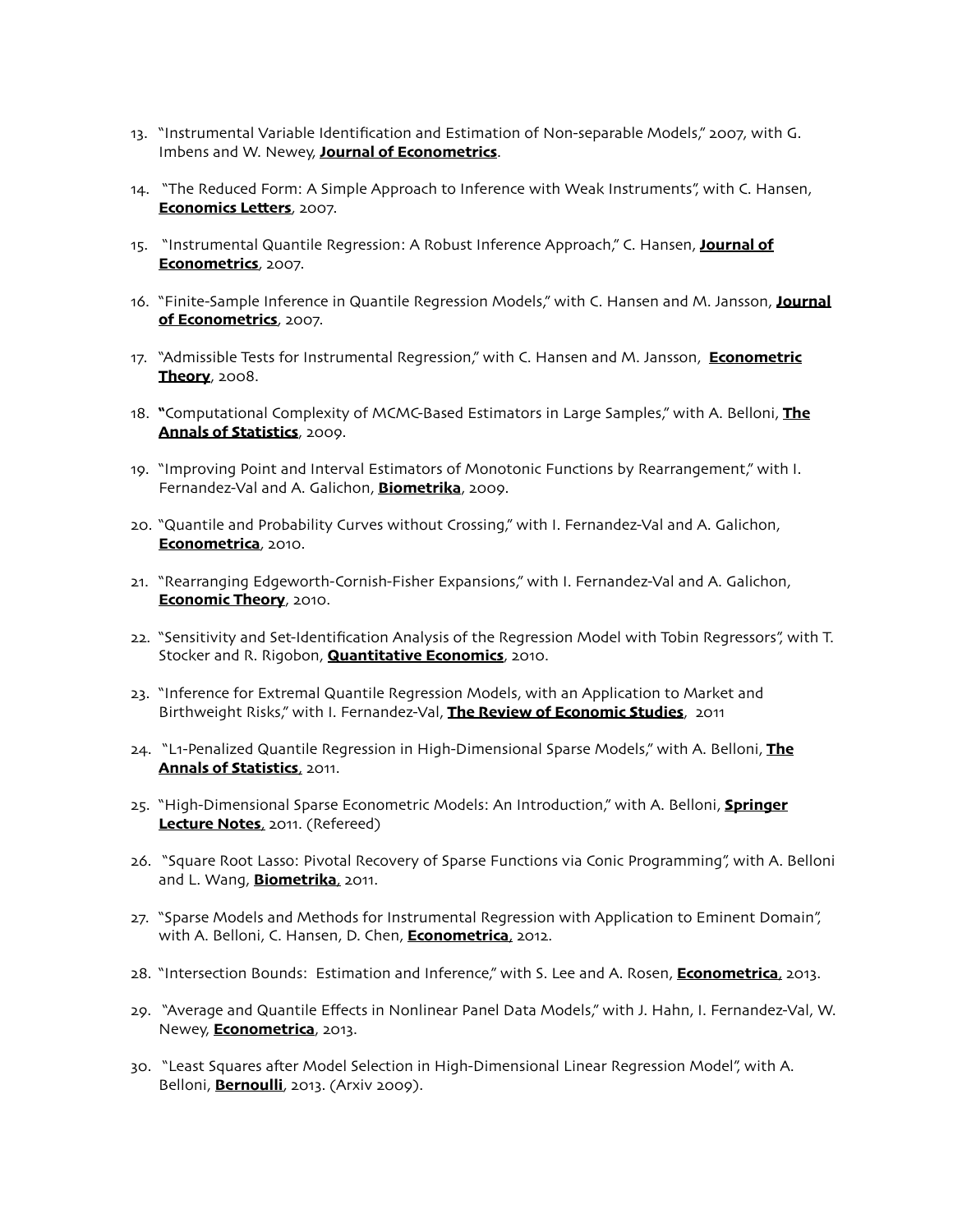31. "Inference Methods for High-Dimensional Sparse Econometric Models," with A. Belloni and C. Hansen, World Congress of Econometric Society 2010, **Advances in Economics and Econometrics**, 2011.

> Invited lecture presented at the World Congress of Econometric Society in 2010, with discussion by S. Bonhomme.

- 32. "Quantile Models with Endogeneity", with C. Hansen, invited article, **Annual Review of Economics**, (5) 2013.
- 33. "Inference on Counterfactual Distributions," I. Fernandez-Val and B. Melly, **Econometrica**, 2013.
- 34. "Gaussian Approximations and Gaussian Multiplier Bootstrap for Maxima of Sums of High-Dimensional Random Vectors", with D. Chetverikov and K. Kato, **Annals of Statistics**, 2013
- 35. "Identification in Semiparametric and Nonparametric Conditional Moment Models", with X. Chen, S. Lee, and W. Newey, **Econometrica**, 2014.
- 36. "Comparison and Anti-Concentration Bounds for Maxima of Gaussian Vectors", with D. Chetverikov and K. Kato. **Probability Theory and Related Fields**, 2015 (ArXiv 2013)
- 37. "Inference on Treatment Effects with High-Dimensional Controls, with Application to Abortion and Crime", with A. Belloni and C. Hansen. **The Review of Economic Studies**, 2014 (ArXiv 2011)
- 38. "Posterior Inference in Curved Exponential Families under Increasing Dimension", with A. Belloni, **Econometrics Journal**, 2014.
- 39. "Pivotal Estimation via Square-Root Lasso in Non-parametric Regression", with A. Belloni and L. Wang. **Annals of Statistics**, 2014. (Arxiv 2011)
- 40. "Inference on Structural and Treatment Effects with High-Dimensional Data", with A. Belloni and C. Hansen. **Journal of Economic Perspectives**, 2014.
- 41. "Gaussian Approximation of Suprema of Empirical Processes", with D. Chetverikov and K. Kato. **Annals of Statistics**, 2014.
- 42. "Anti-Concentration and Confidence Bands in Nonparametric Problems", with D. Chetverikov and K. Kato. **Annals of Statistics**, 2014.
- 43. "Inference on Sets in Finance," with E. Kokatulum and K. Menzel, **Quantitative Economics**, 2015.
- 44. "Quantile Regression under Censoring and Endogeneity,'' with I. Fernandez-Val and A. Kowalski. **Journal of Econometrics**, 2015.
- 45. "Uniform Post-Selection Inference in LAD regression and other Z-estimation Problems", with A. Belloni and K. Kato, **Biometrika**, 2014.
- 46. "Fragility of Asymptotic Agreement under Bayesian Learning," with D. Acemoglu and M. Yildiz. **Theoretical Economics,** 2015.
- 47. "Some New Asymptotic Theory for Least Squares Series Estimators", with A. Belloni, D. Chetverikov, and K. Kato. **Journal of Econometrics**, 2015.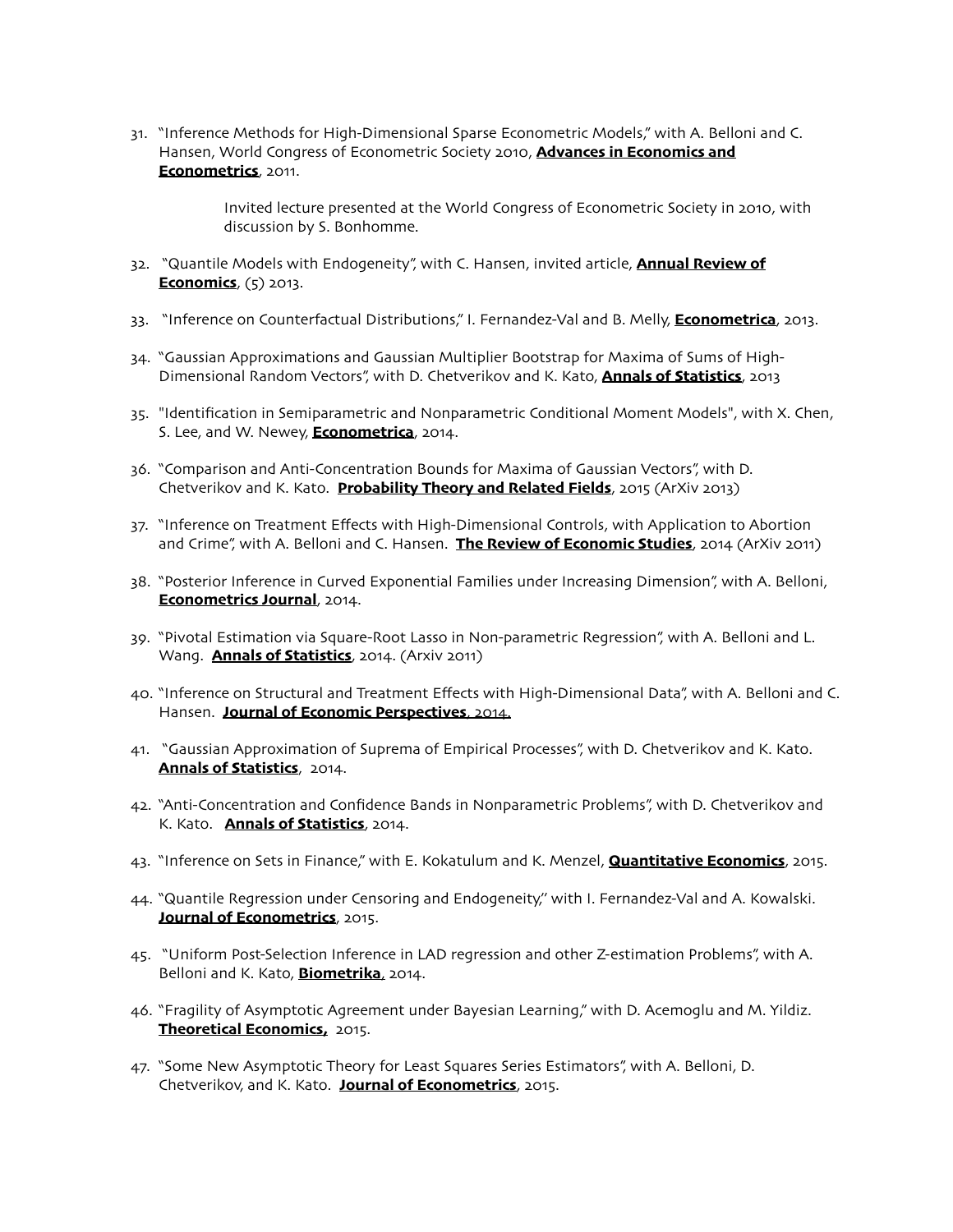- 48. "Nonparametric Identification in Panels using Quantiles", with I. Fernandez-Val, W. Newey et. al., **Journal of Econometrics**, 2015.
- 49. "Implementing Intersection Bounds in Stata", with W. Kim, S. Lee, A. Rosen, **Stata Journal**, 2015.
- 50. "Post-Selection and Post-Regularization Inference in Large Linear Models with Many Controls and Instruments", with C. Hansen and M. Spindler, **American Economic Review**, Papers and Proceeding, 2015
- 51. "Post-Selection and Post-Regularization Inference: An Elementary, General Approach", with C. Hansen and M. Spindler, **Annual Review of Economics**, 2015.
- 52. "Censored Quantile Instrumental Variable Estimation with Stata", with I. Fernandez-Val, Sukjin Han, Amanda Kowalski; Revision Requested, **Stata Journal**; ArXiv 2016
- 53. "Honest Confidence Regions for High-Dimensional Sparse Generalized Linear Models", **Journal of Business and Economic Statistics**, 2016, with A. Belloni and W. Ying
- 54. "Inference on Treatment Effects with High-Dimensional Panel Data, with an Application to Gun Control", **Journal of Business and Economic Statistics**, 2016, with D. Kozbur, and C. Hansen
- 55. "Empirical and Gaussian Bootstraps for Suprema of Empirical Processes of Increasing Complexity, and Related Gaussian Couplings", with D. Chetverikov and K. Kato, **Stochastic Processes and Their Applications**, 2016. Memorial Issue in honor of Evarist Gine.
- 56. "Vector Quantile Regression", with G. Carlier and A. Galichon, **Annals of Statistics**, 2016
- 57. "Program Evaluation with High-Dimensional Data", with A. Belloni, C. Hansen, I. Fernandez-Val, **Econometrica,** 2017
- 58. "A Lava Attack on the Recovery of Sums of Sparse and Dense Signals", with C. Hansen and Y. Liao, **Annals of Statistics,** 2017
- 59. "Monge-Kantorovich Depth, Quantiles, and Ranks", with A. Galichon, M. Hallin, M. Henry, 2014, **Annals of Statistics**, 2017
- 60. "Central Limit Theorems and Bootstrap in High Dimensions", with D. Chetverikov and K. Kato, 2015, **Annals of Probability,** 2017
- 61. "Double/Debiased/Neyman Machine Learning for Treatment Effects", with Denis Chetverikov, Mert Demirer, Esther Duflo, Christian Hansen, and Whitney Newey, **American Economic Review**, Papers & Proceedings, 2017
- 62. "Double/De-Biased Machine Learning for Treatment and Causal Parameters", with Denis Chetverikov, Mert Demirer, Esther Duflo, Christian Hansen, Whitney Newey, and James Robins, **Econometrics Journal**, 2018
- 63. "HDM: High-Dimensional Metrics", an R-package at r-[project](http://r-project.org).org, accompanied by a refereed paper published in **R Journal,** 2017, with C. Hansen, M. Spindler
- 64. "Quantreg.nonpar: An R Package for Performing Nonparametric Series Quantile Regression", with M. Lipsitz, I. Fernandez-Val, A. Belloni; an R-package at *r-[project](http://r-project.org).org*, accompanied by a refereed paper published in **R Journal**, 2017;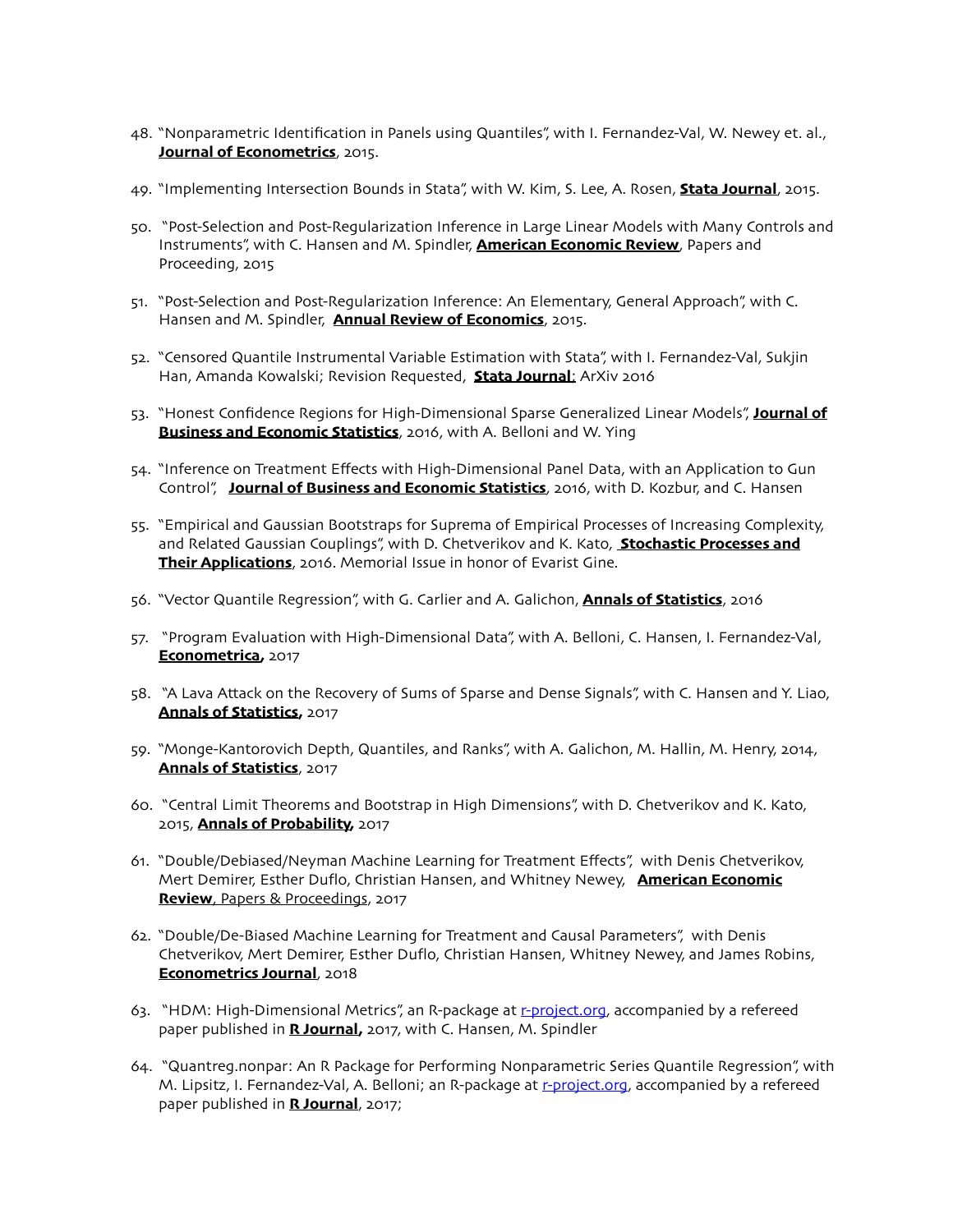- 65. "Counterfactual: An R Package for Counterfactual Analysis", with Mingli Chen, Iván FernándezVal, Blaise Melly; an R-package at r-[project](http://r-project.org).org, accompanied by a refereed paper published in **R Journal**, 2018.
- 66. "Constrained Moment Conditions Models", submitted, with A. Santos and W. Newey, Revision Requested, **Econometrica**, 2016.
- 67. "The Sorted Effects Method: Discovering Heterogeneous Partial Effects Beyond Their Averages", with I. Fernandez-Val and Y. Luo, **Econometrica**, 2018.
- 68. "Inference on causal and structural parameters usingmany moment inequalities", with D. Chetverikov and K. Kato, Forthcoming, **Review of Economics Studies**, 2018+
- 69. "Robust Inference in Approximately Sparse Quantile Regression Models", with A. Belloni and K. Kato, Forthcoming, **Journal of the American Statistical Association**, 2018+
- 70. "Uniformly Valid Post-Regularization Confidence Regions for Many Functional Parameters in Z-Estimation Framework", with A. Alexandre Belloni, Victor Chernozhukov, Denis Chetverikov, Ying Wei; **Annals of Statistics**, 2018**;**
- 71. "Vector quantile regression beyond correct specification," with G. Carlier and A. Galichon, **Journal of Multivariate Analysis.** 2018
- 72. "Conditional Quantile Processes based on Series or Many Regressors (with an Application to Gasoline Demand)," with A. Belloni & D. Chetverikov & I. Fernandez-Val, ArXiv 2013. Forthcoming, **J. Econometrics**
- 73. "Generic Inference on Quantile and Quantile Effect Functions for Discrete Outcomes", with Iván Fernández-Val, Blaise Melly, Kaspar Wüthrich. Conditionally Accepted, **Journal of the American Statistical Association**, 2018
- 74. "Locally Robust Semi-parametric Estimation", with Juan Carlos Escanciano, Hidehiko Ichimura, Whitney K. Newey, James Robins; ArXiv; Revision Requested, **Econometrica**
- 75. "Quantile Graphical Models: Prediction and Conditional Independence with Applications to Systemic Risk", with A. Belloni and M. Chen; Submitted; ArXiv 2017
- 76. "Confidence Bands for Coefficients in High-Dimensional Linear Models with Errors-in-Variables," with A. Belloni, A. Kaul; ArXiv 2017**,** Revision Requested, **Annals of Statistics;**
- 77. ``Pivotal Estimation via Self-Normalization for High-Dimensional Linear Models with Errors in Variables"; with A. Belloni, A. Kaul, M. Rosenbaum, A. Tsybakov; Revision Requested; **Annals of Statistics;** ArXiv 2017
- 78. ``Nonseparable Multinomial Choice Models in Cross-Section and Panel Data"; with I. Fernandez-Val and W. Newey; ArXiv, Forthcoming, **Journal of Econometrics;**
- 79. ``On Cross-Validated Lasso", with D. Chetverikov and Z. Liao; ArXiv;
- 80. "Single Market Nonparametric Identification of Multi-Attribute Hedonic Equilibrium Models", with A. Galichon M. Henry, B. Pass, 2015; ArXiv; submitted.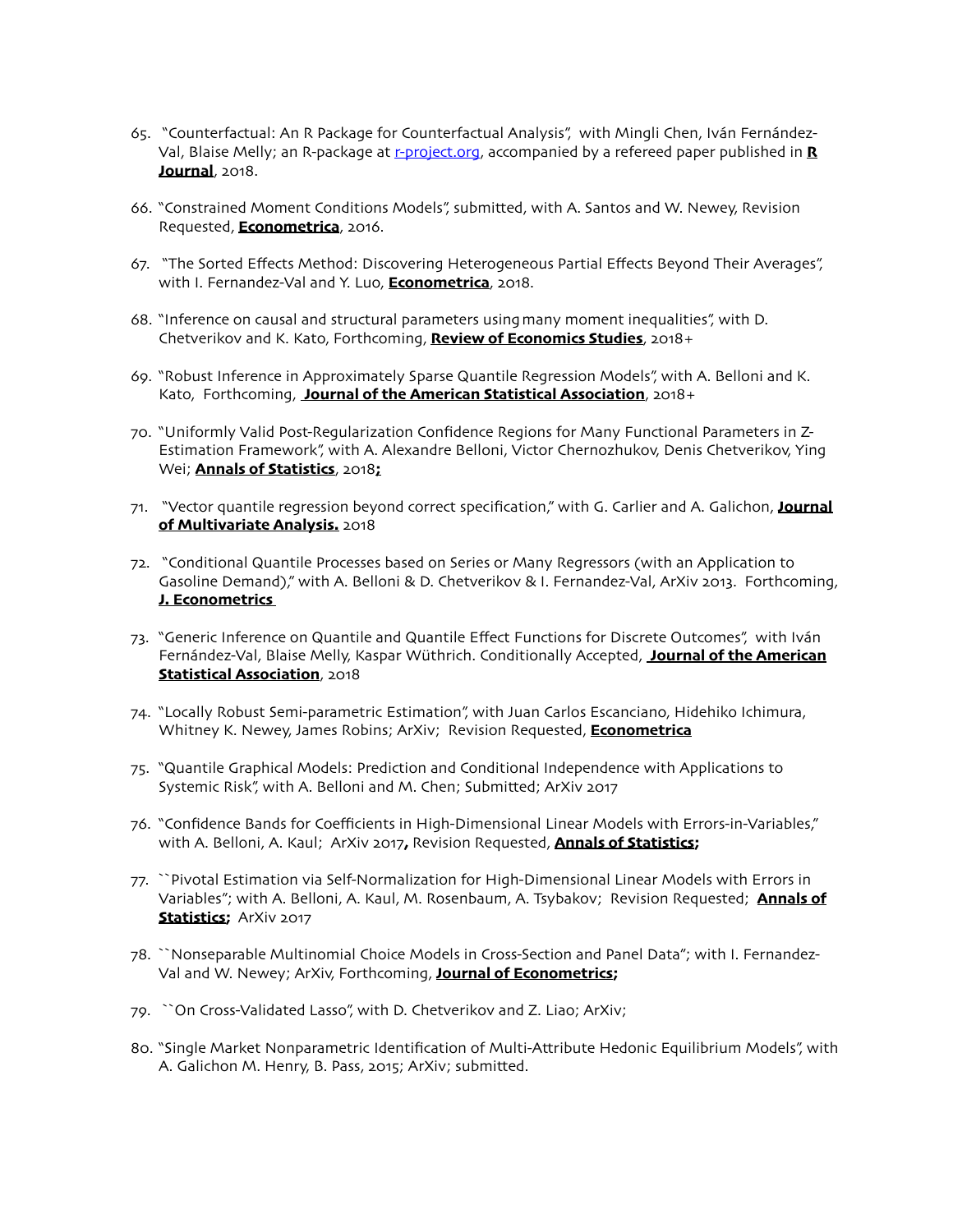- 81. "Best Linear Approximations to Set-Identified Functions (with an Application to Gender Wage Gap)", 2009, with A. Chandraksekhar, F. Molinari , and P. Schrimpf; ArXiv
- 82. "Shape-Enforcing Operators for Point and Intervals Estimators", with Xi Chen, I. Fernandez-Val, Scott Kostyshak, and Y. Luo; ArXiv 2018.
- 83. ``Network and Panel Quantile Effects via Distribution Regression", with I. Fernandez-Val and M. Weidner; ArXiv 2018;
- 84. "Inference in High-Dimensional Sparse Linear Structural Equation Models", with A. Belloni, C. Hansen, W. Newey; et. al.; ArXiv 2018
- 85. ``Distribution Regression with Sample Selection, with an Application to the U.K. Wage Structure," with I. Fernandez-Val and Siyi Luo; ArXiv 2018;
- 86. ``Simultaneous Inference for Best Linear Predictor of the Conditional Average Treatment Effect and Other Structural Functions"; with V. Semenova; ArXiv 2018
- 87. ``Generic Machine Learning Inference on Heterogenous Treatment Effects in Randomized Experiments", with E. Duflo, M. Demirer; I. Fernandez-Val; ArXiv 2017
- 88. ``Exact and Robust Conformal Inference Method for Counterfactual and Synthetic Controls", with Yinchu Zhu and Kaspar Wuthrich; ArXiv 2017
- 89. ``Orthogonal Machine Learning for Demand Estimation: High-Dimensional Causal Inference in Dynamic Panels," with V. Semenova, M. Goldman, M. Taddy; ArXiv 2017
- 90. ``Semi-Parametric Estimation of Structural Functions in Nonseparable Triangular Models"; with with I. Fernandez-Val, W. Newey, S. Stouli, Francis Vella; ArXiv 2017;
- 91. ``Detailed Proof of Nazarov's Inequality", with K. Kato and D. Chetverikov; 2017; for ArXiv only.
- 92. ``The Impact of Big Data on Firm Performance: An Empirical Investigation", with P. Bajari, A. Hortacsu, J. Suzuki, NBER Working Paper 2018.
- 93. ``Exact and Robust Conformal Inference Methods for Predictive Machine Learning with Dependent Data", with K. Wuthrich and Y. Zhu; **Computational Learning Theory (COLT)**, 2018.
- 94. ``Double/Debiased Machine Learning with Regularized Riesz Representers", with W. Newey and J. Robins; ArXiv 2018.
- 95. ``High-Dimensional Econometrics and Regularized GMM", forthcoming, **Handbook of Econometrics v7 (A),** with A. Belloni, D. Chetverikov, C. Hansen, K. Kato; ArXiv 2019;
- 96. ``Learning L2 Continuous Regression Functionals via Regularized Riesz Representers", with W. Newey and R. Singh; ArXiv 2018
- 97. ``Valid Simultaneous Inference in High-Dimensional Settings" (with the hdm package for R); ArXiv 2019; with P. Bach and M. Spindler; ArXiv 2018
- 98. ``Subvector Inference in Partially Identified Models with Many Moment Inequalities"; with A. Belloni and F. Bugni; ArXiv 2018